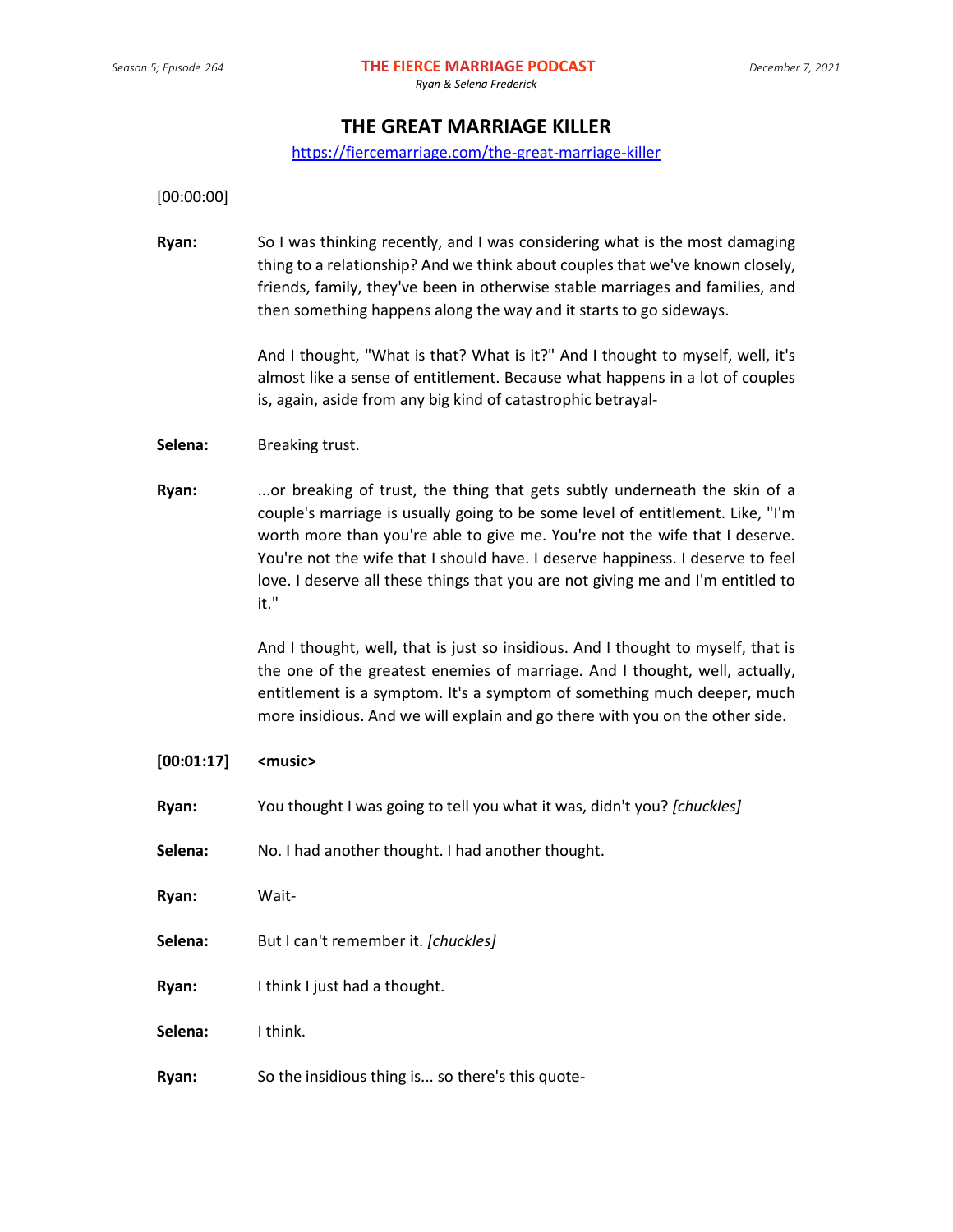- **Selena:** Oh boy!
- **Ryan:** Yeah, what was your thought?

**Selena:** My thought was just that when we start entertaining those voices and that vocabulary of entitlement, you said it's a symptom, and I'll let you get to what it is a symptom of. But I think the danger starts happening when we start at that first step of hearing a voice and then internalizing it of "maybe I do deserve more. Maybe I should be more happy. Why am I not so happy in my marriage? Why is he treating me like this? Why is he not value me the way I want him to value me or I think you should value me?"

- **Ryan:** I'm thinking about those questions. They are valid questions on some level, right?
- **Selena:** Right.
- **Ryan:** Because wife deserves to be valued. A husband also deserves to be valued in his marriage. But there's a small tweak that happens that turns it into something that is devastating to the fabric of a marriage. And we'll get to that.

But first, our housekeeping. If you haven't yet, please rate, review, like, subscribe to this video, this podcast. We're both video and audio at this point. So if you're on YouTube, smash that like button. That's what they say, right? Smash that subscribe button. I don't even know. We'll get used to it at one point because all the YouTube people are just so cool.

- **Selena:** They have such awesome vocabulary. We're catching up.
- **Ryan:** Well, this is the time. It was not time to do video until now. And I'm confident of that.
- **Selena:** It was not. It was not.
- **Ryan:** Audio too. Thank you podcast listeners. We're not going to leave you behind. Thank you for listening. Like, rate, review, subscribe, all that kind of stuff to the podcast.
- **Selena:** Share.
- **Ryan:** That's the easiest way I think you can show support for this content. This is what we do full time. This is all we live to do right now vocationally is to create discipleship opportunities in the home, as the Frederick's, as what we're calling our YouTube presence is the Fierce Family. Just living out biblical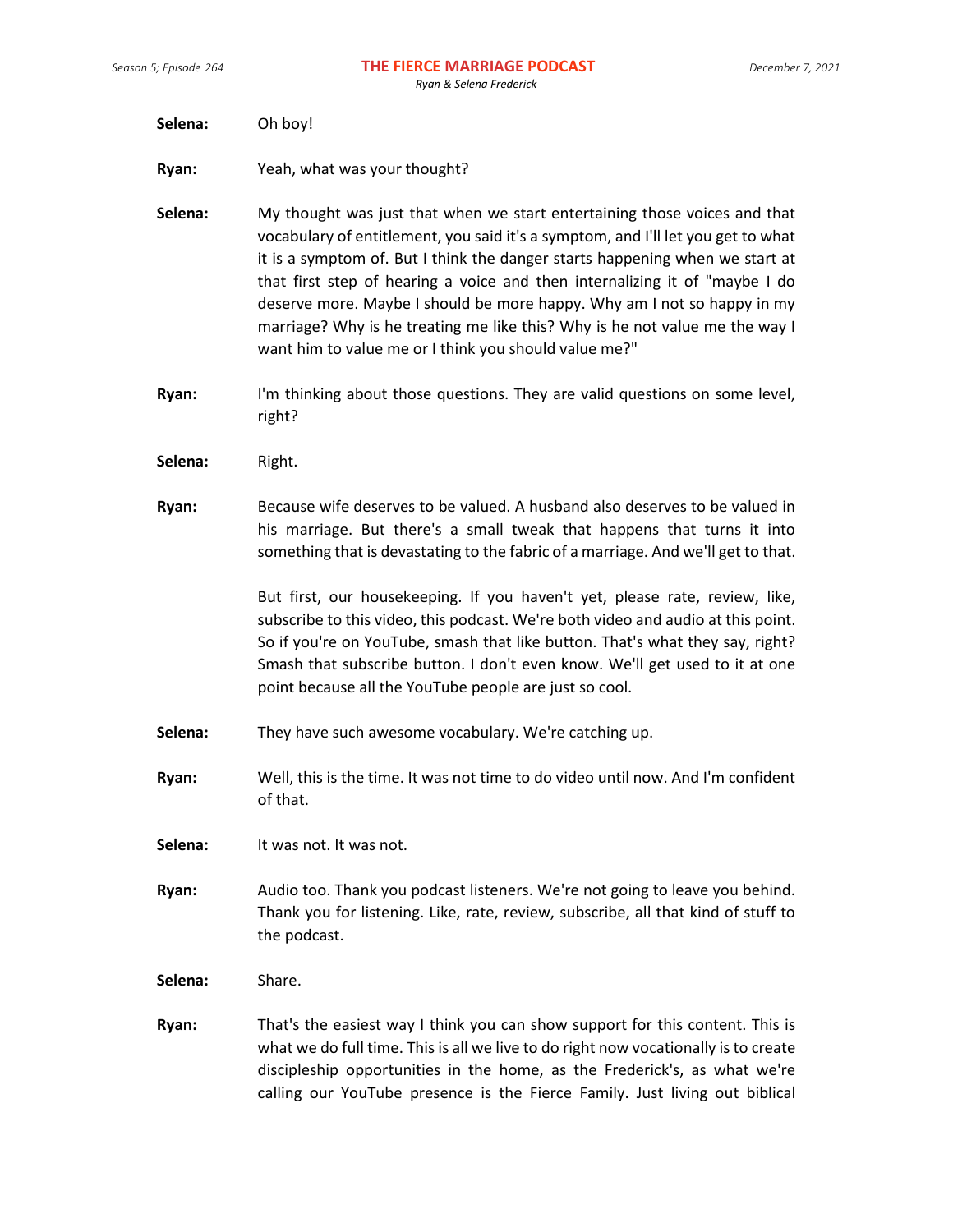principles in the open through our marriage, through how we parent, and just having those conversations in real-time with you, anyone who's willing to give us their attention for just a few minutes.

So thank you so much. If you want to be part of that, go to [fiercemarriage.com/partner.](http://www.fiercemarriage.com/partner) There's some options there. And we would be honored to see you inside in there.

Okay, we're talking about this kind of insidious, deep root of things like entitlement. And I do want to be clear that no person, regardless of their own personal contribution to a marriage, I think... well, I don't want to say regardless. I think every person is equal value, worth, and importance. Worthy of dignity because of who God has said you are as a human being created in His image.

So, in other words, it's not wrong for a wife to think, "I wish my husband would treat me better." But there's the subtle tweak in there that says, "I deserve more and he is not that. Therefore, I deserve to leave this marriage. I deserve to, whether mentally emotionally I'm checking out or I'm literally checking out, you know, leaving and going away. So...

- **Selena:** Not right, but yes, I agree that is the insidiousness of it is that little twist of the lie that because someone does something my only and next response can be this. It's not taking that step pause and saying, "Whoa, wait a minute. Wait a minute. What am I listening to? [00:05:00] And how am I letting this affect and direct how I'm living out my marriage with my spouse?"
- **Ryan:** Yeah. So that entitlement is a symptom. And it's a symptom of pride. That's the big, insidious thing that I think is the root of every human sin is going to be pride. It goes all the way back to the garden. I'm probably going to talk about this.
- **Selena:** We are.
- **Ryan:** Okay. So I'll let you get into that. But I want to share this quote by C. S. Lewis. Everybody loves C. S. Lewis. "For pride is spiritual cancer: it eats up the very possibility of love, or contentment, or even common sense." It's spiritual cancer. It eats up, it consumes, even it crowds out. That's what cancer does, right?
- **Selena:** Yeah.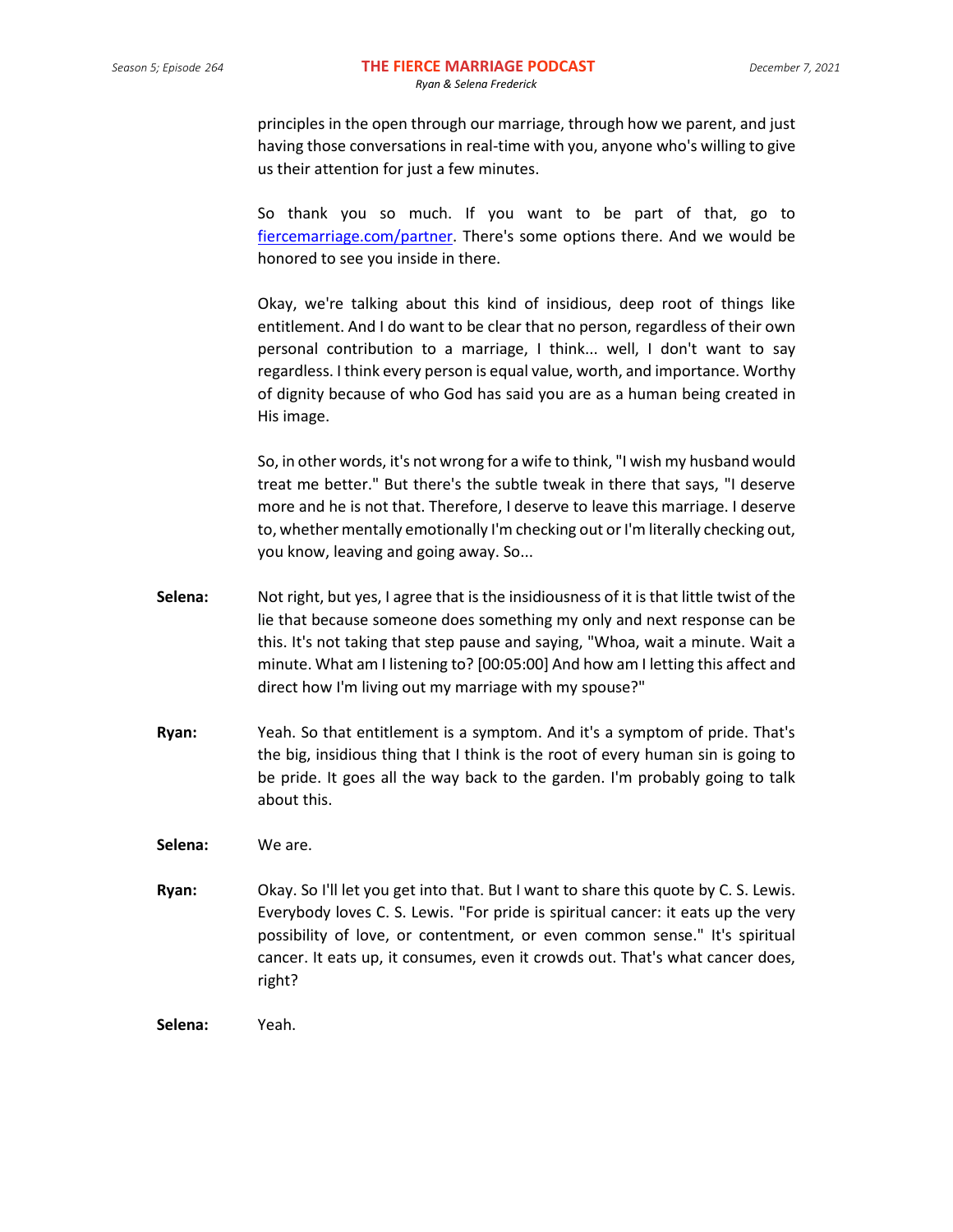**Ryan:** Even the possibility of love or contentment, or of the third thing, which I can't see now because it's off the screen. *[laughs]* Or common sense. There it is. *[both laughs]*

> Let's dive into Scripture. Let's see where this comes from. We're not just making this stuff up. This is a biblical idea that pride is poisonous.

**Selena:** We're going to lay out kind of three discussion points for you so that you can kind of hang your hat on where we're going. We're going to talk about pride. So he's kind of stepped into we're defining it, what does it look like in marriage, and how does it affect our marriage. Because I think pride can look the same, but we're going to talk specifically how it kind of rears its ugly head within our relationship.

> And then the gospel, how does the gospel kill pride and then redeem that time or redeem maybe that brokenness and lead us into what we call gospel-fueled humility. So defining what that is, how that might be different from unbelievers view of humility? And what does that look like in marriage? How does it affect our marriage? And how does it preserve and protect our marriage into the future?

> So talking about pride, looking at Scripture, we have a few listed out here that we're going to talk about. You were talking about Genesis 3 and the fall, which is obviously where we started talking about pride.

**Ryan:** Well, if you're not familiar, we don't know where you're coming from as you're viewing this, listening to this. In Scripture, okay, when we talk about the Bible, we're talking about scripture that starts with the book of Genesis. In the beginning, is what Genesis starts at, God creates the heavens and the earth, He creates mankind, and everything's perfect. They're all in the garden, there's perfect, for lack of a better term, harmony, there's perfect communion with God. Man and woman are walking with God in complete, perfect relationship.

> Then there's this antagonist that enters into the human story. And the antagonist is the serpent in the garden. And the serpent is the enemy. Satan essentially saying, "Eve, you should basically disobey God." Now God had given them the command. "You can eat of any tree of the garden that is good for eating. Everything is for your health, and everything is for your flourishing, but do not eat of the one tree in the center of the garden. It's the tree of the knowledge of good and evil."

> And serpent says to Eve, "Did God really say that?" Basically, he's giving her these kinds of these half-truths. And the long story short is she eats up the fruit of the tree. And of course, it was wrapped in this idea.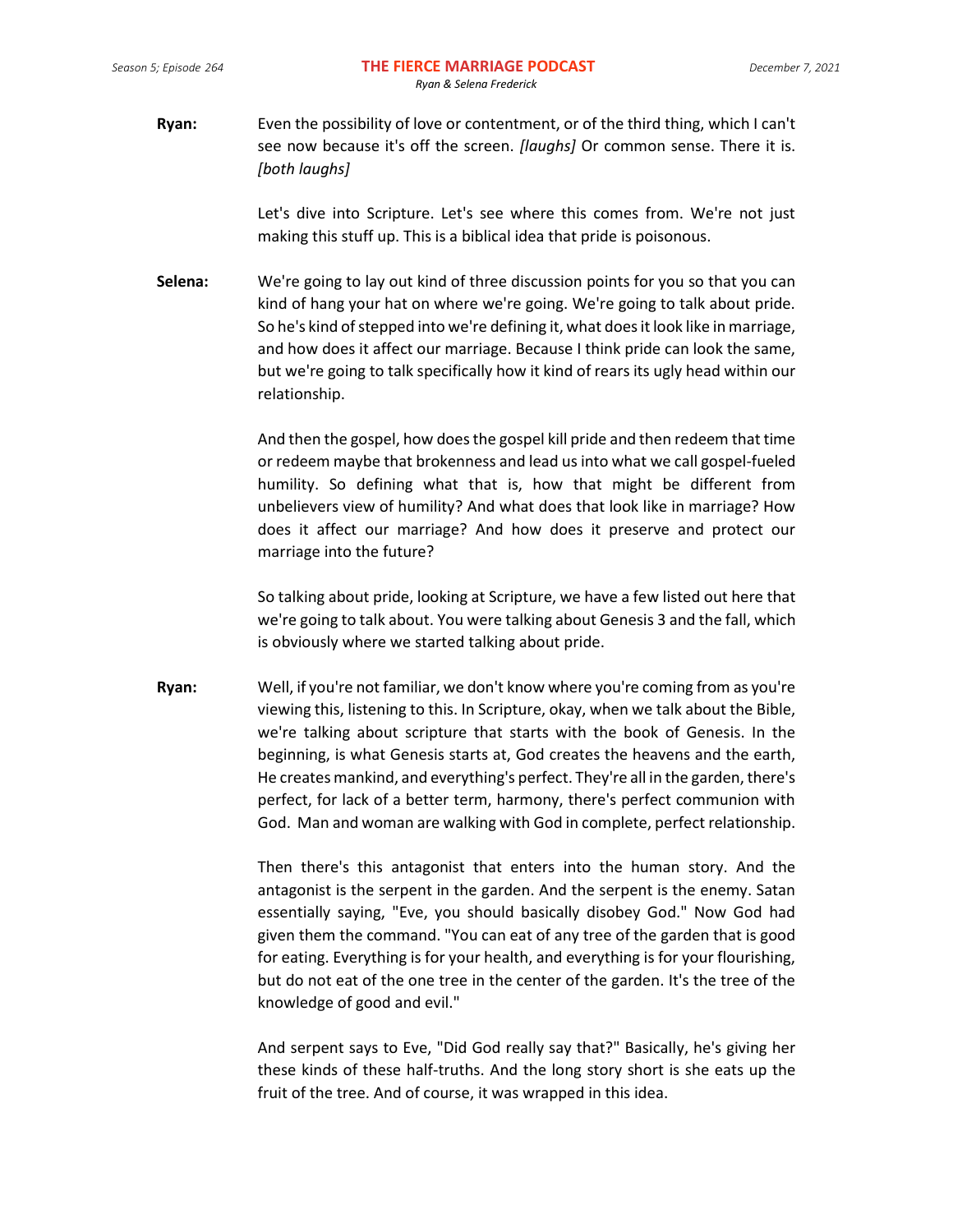| Selena: |  | How is that prideful? Wasn't she deceived? [chuckles] |  |
|---------|--|-------------------------------------------------------|--|
|---------|--|-------------------------------------------------------|--|

- **Ryan:** She was deceived. So the first thing the enemy does is he will remove God from His rightful place as the one who should reign as the King as the creator, and say, "Did he really say that?"
- **Selena:** He disqualifies Him.

**Ryan:** Yeah. He's coming from the back angle and saying, "God is not actually God. He's not actually all you think He is." Think about how that might happen in your own marriage. Maybe something in you says, "Did God really say we have to stay together like if I'm unhappy? Did He really say that?"

> So we start to kind of take God out of that place of being the Lord over our marriage, the one who's sovereign. And then the enemy now says, "Don't you want to know all that God... He's just trying to hide something from you."

- **Selena:** So he takes God out, which goes beautifully with our conversation. And this was just a little thing happening. But he takes God out of His place and then elevates self.
- **Ryan:** Yeah. Yeah. So you have to dethrone the King and you elevate yourself in place of King. And that is pride. Pride is saying, "Wait, God's not really God. I can actually now be God."
- **Selena:** "Did God really say?"
- **Ryan:** "Did God really say? He just doesn't want you to know what He knows because He's trying to hold out on you." It's a lie.

And that's basically the third piece is that not only can you step into place and be the God and your own authority, but the lie is that [00:10:00] "and that will be better for you." And that somehow God is holding out on you. And of course, Eve takes the bait, hook line, and sinker-

- **Selena:** With apparently Adam right there.
- **Ryan:** Adam was is not blameless in this. In fact... this is a different conversation altogether. But God doesn't go to Eve and say what did she do?

**Selena:** Oh, yes. God goes to-

**Ryan:** He goes to Adam.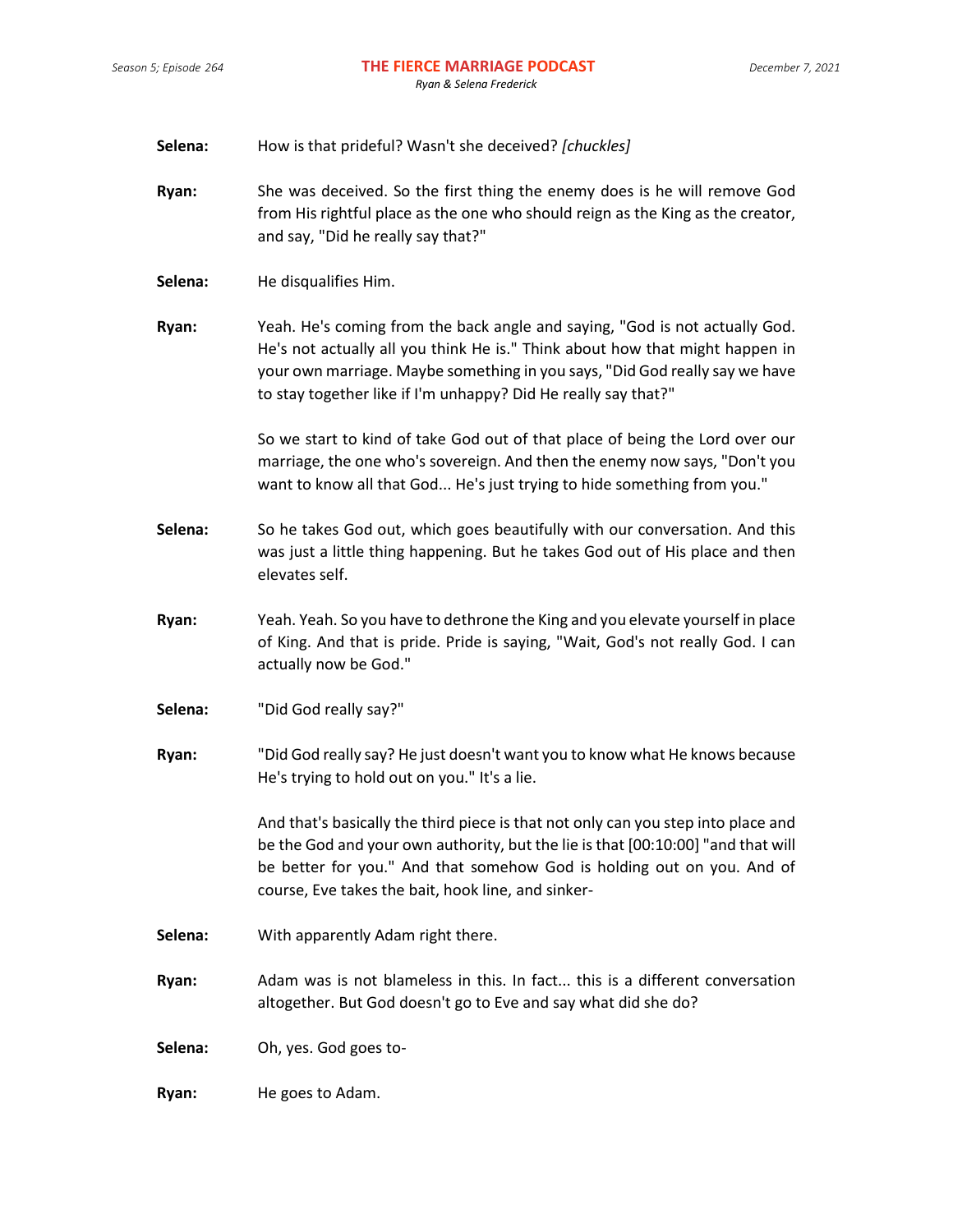- **Selena:** But the enemy went to Eve, which is interesting.
- **Ryan:** The enemy went to eve. which is a very interesting thing. So we're not trying to talk about that. He wants us to even gender and all those sorts of things and how God-
- **Selena:** The roles.
- **Ryan:** Roles, which are beautiful. We're just not going to talk about that today. But this idea of pride and the dynamic of the first there's the dethronement of the king and then now you are basically mutenizing [SP] against the Lord. And it's all based on this lie that He's holding out on us, that we know better for ourselves.
- **Selena:** And it will be better. So again, we see the themes of pride. Proverbs and Psalms are littered with pride and foolishness. A few that come to mind is Proverbs 16:18. "Pride goes before destruction and a haughty spirit before a fall.

Psalm 10:4 "In the pride of his face the wicked does not seek him; all his thoughts are, 'There is no God.'"

1 John 2:15-17. We're going to read through quickly and talk about. And then we're going to kind of hang our hats on this last section of scripture in Mark 7 about what actually defiles a person.

**Ryan:** Can we pause real fast before we go into 1 John? Psalm 10:4 is exactly what we're talking about is "In the pride of his face, the wicked does not seek Him. All his thoughts are, 'there is no God.'" That's the essence. That is basically the stance we have to take if we're going to ignore all that God has commanded us is to basically say, "You are not God in the sense that actually matters to my life. It doesn't actually govern me."

> I could go off on this, but our western model for Christianity has become so me-focused, so consumer-centric that we no longer think that God requires something of us that we don't want to give. We think that God will only give to us, and I will consume the things of God without actually being consumed by Him. That is not a Christianity that Christ gave us.

> The Christianity that Christ gave us, a faith that Christ gave us was allconsuming. The Scripture say our God is an all-consuming fire. And that includes us that. That of every buddy in the universe, God is God alone, and He alone deserves all the glory. And he will have it. And he will have it through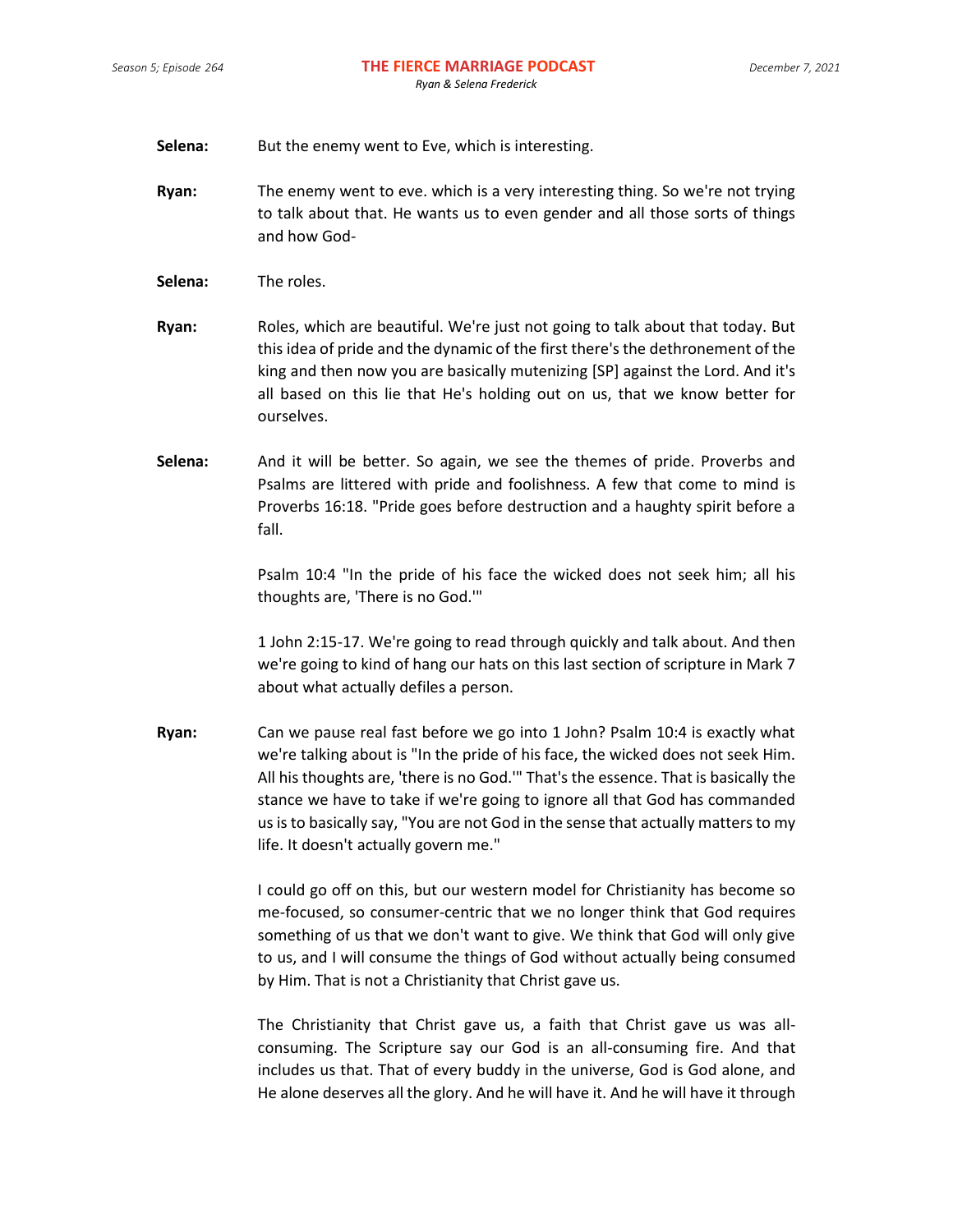our lives, whether we give it voluntarily or not. Every knee will bow, every tongue will confess.

And so for us to say to God, "I'm not going to obey you," is for us to say if effectively there is no God. Because if we actually beheld the God of the Bible, we would obey perfectly. And that's [inaudible 00:13:03] keeps us from seeing him perfectly, the whole Adam and Eve thing.

Anyway, I just found that profound. That at the root of our rebellion toward God is the exact same lie that Eve and Adam believed is that God isn't really gotten. In other words, there is no God. So let's go on at 1 John 2. Is that where you wanted to go next?

- **Selena:** Yes, I did. 1 John 2:15-17 "Do not love the world or the things in the world. If anyone loves the world, the love of the Father is not in him. For all that is in the world—the desires of the flesh and the desires of the eyes and pride of life—is not from the Father but is from the world. And the world is passing away along with its desires, but whoever does the will of God abides forever."
- **Ryan:** Do not love the world or the things of the world. Now, let me ask this. Again, going back to the sense of entitlement that we might have as married people, could that include the world brand of happiness?
- **Selena:** Or like we talked about last week, the world's brand of love?
- **Ryan:** Yes. Or the world's brand of self-actualization? Again, I'm thinking of actual couples that we've known that have been stable at one point, but then there's a crack. Something gets into their relationship, and either the husband or the wife they start thinking thoughts like, "I deserve..." whatever the thing is.

Instead of rooting their reality in God, His word, rooting their reality in something else, something else happens to be.. some worldly ideology that you just, you know, "I deserve better than this. She isn't giving me what I'm entitled to. Therefore, I can do the thing that is counter to Scripture."

**Selena:** Absolutely.

**Ryan:** And I can either go have an affair or I can walk away from this marriage or I can... And I will feel good in that.

**Selena:** Live in addiction.

**Ryan:** That's the thing is I will feel justified in that. [00:15:00] I'll feel righteous in that because I've bought a lie.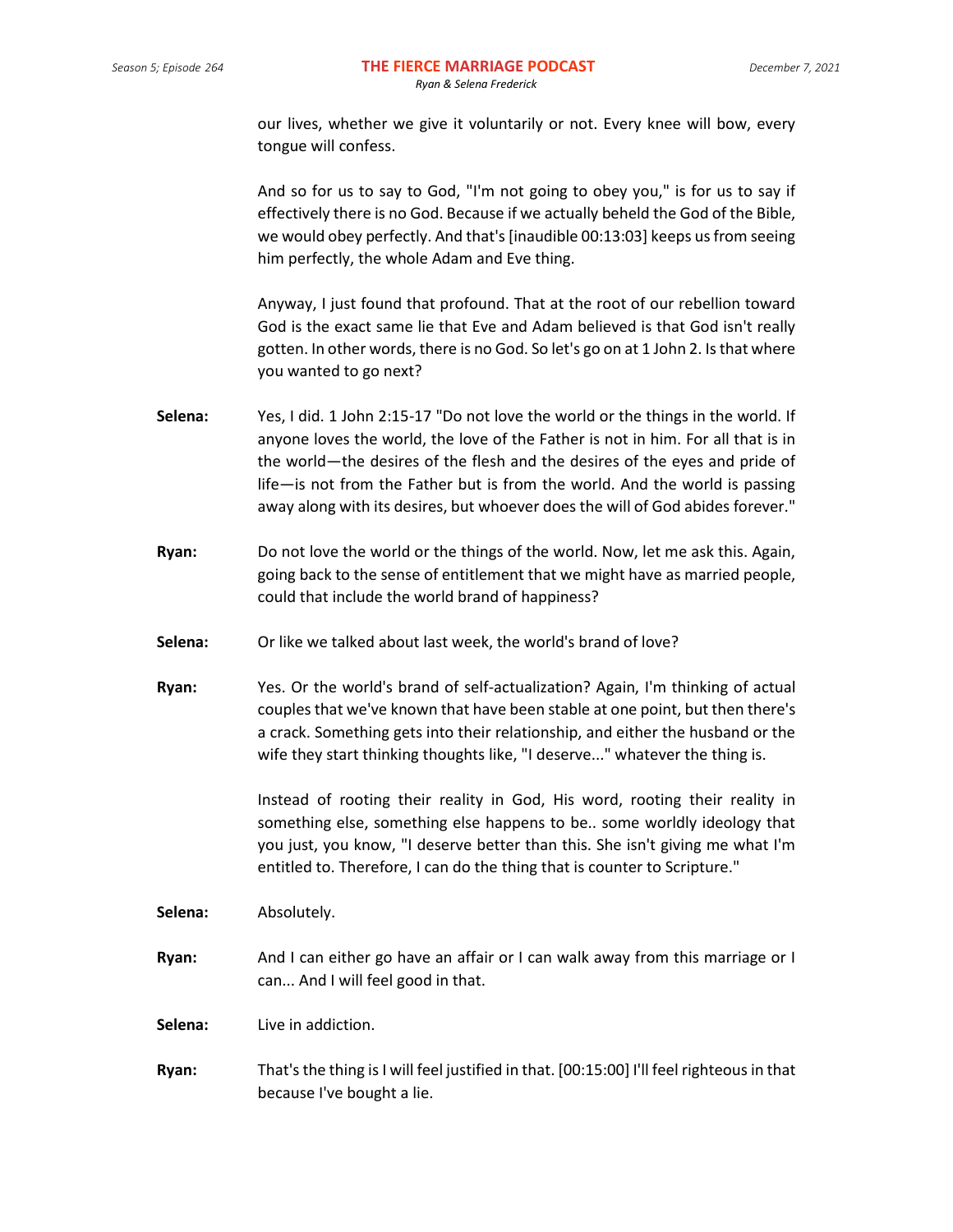- **Selena:** Momentarily. *[laughs]* I would argue momentarily.
- **Ryan:** You feel justified in taking the bite of the fruit. And then as soon as you do, as soon as that gavel hits the bench, so to speak, and it's done, the divorce is done, or the fair is done, or whatever the thing is, it's done, then all of a sudden you realize, "What have I done? I bought a lie. And now I have to live in fallout of this atomic bomb that's just gone off in our lives."
- **Selena:** So, Matthew... sorry, Mark 7, the other M book in the Bible. *[Ryan chuckles]* I'm just kidding. Verse 20 through 23. We're talking about what defiles a person. So Jesus is talking to the Pharisees I believe, and they are going through some of the commandments and traditions. And I think they were talking about... He's trying to clarify.

Jesus is saying, "Hear me, all of you, and understand:" in verse14. "There is nothing outside a person that by going into him can defile him, but the things that come out of a person are what defile him." So looking at the laws and traditions, in the Old Testament, there was many laws on what people could eat or not eat. He's saying this has now changed.

"And when he had entered the house," verse 17, "and left the people, his disciples asked him about the parable. And he said to them, 'Then are you also without understanding? Do you not see that whatever goes into a person from outside cannot defile him, since it enters not his heart but his stomach, and is expelled?' (Thus he declared all foods clean.)

And he said, 'What comes out of a person is what defiles him. For from within, out of the heart of man, come evil thoughts, sexual immorality, theft, murder, adultery, coveting, wickedness, deceit, sensuality, envy, slander, pride, foolishness. All these evil things come from within, and they defile a person.'"

- **Ryan:** Interesting.
- **Selena:** I think we tend to put pride not in that category of sin. *[laughs]* We try to categorize our pride and our sin, what's worse? You know, murder feels worse than pride. But God's saying, "Nope, covetousness pride, deceit..." I thought even anger was on here. Maybe that's in Matthew when he talks about-
- **Ryan:** Murder is in here, which is akin to anger in Jesus's teaching. It's funny you say that because you could I think make a pretty strong case for every one of these flowing out of pride in some way.

**Selena:** For sure, yeah.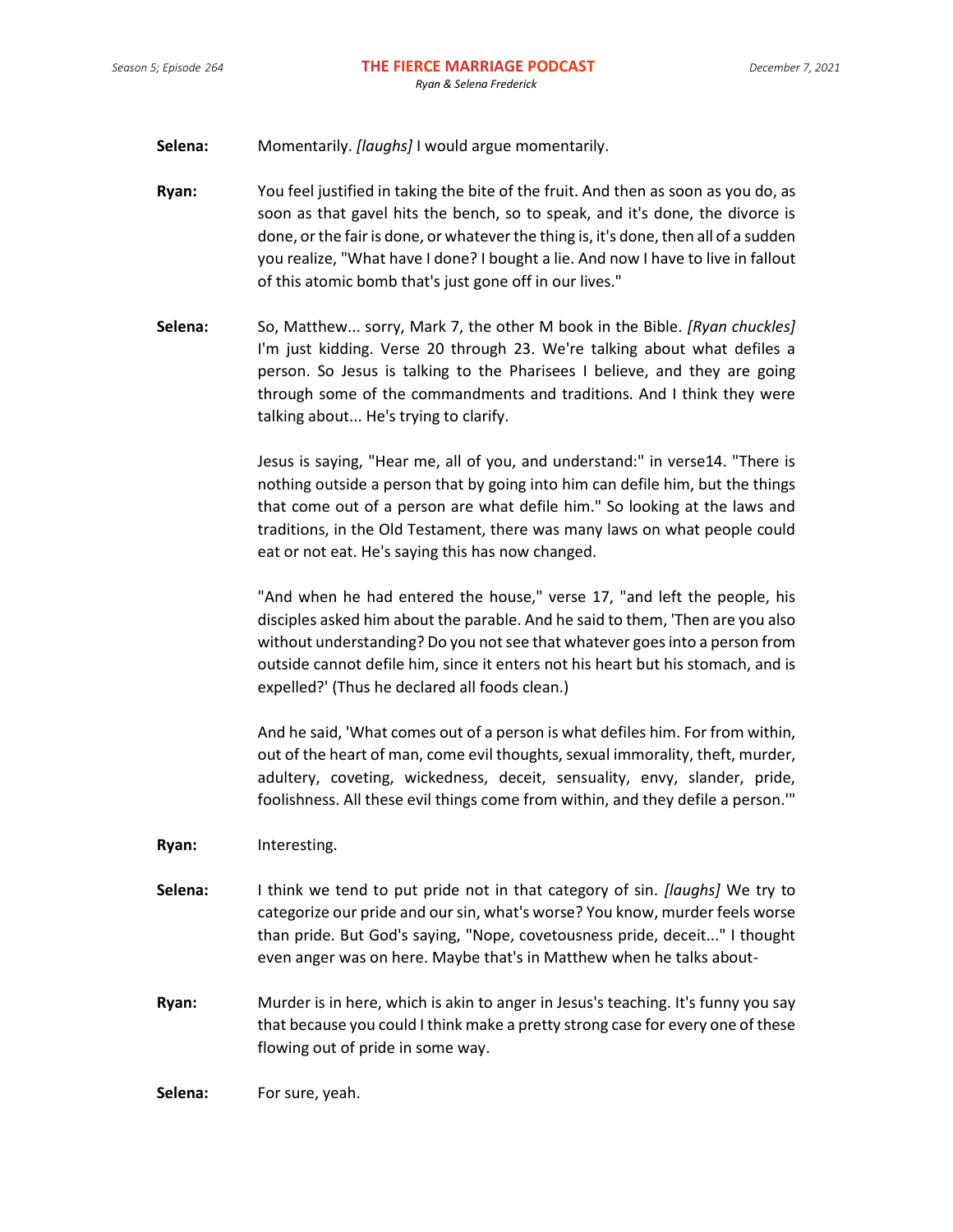**Ryan:** So think about wickedness or think about deceit. Like someone who deceives willfully, who goes out to deceive someone else basically says, "I'm worth more than you. I'm above you. I'm above telling you the truth because I need to get what I want from you or the situation or whatever."

> You think about coveting. "They shouldn't have the thing. I deserve the thing." If you think about foolishness, "I know better." *[chuckles]* I mean, I preached on this at church on Sunday. And what I said was, the world is full of smart fools and wise idiots. And what I mean by that is there's a brand of intelligence of heart application.

> Wisdom is knowing what is right and then doing what is right out of an acknowledgment of who God is. That's what wisdom is. That I live and have to give an account unto not just God, but the way he's designed his sovereign decree, and how He's designed the world and how He's designed even the universe to work, the ethics, the arts, and not knots that come along the philosophies of knowing God's law.

> So like being a smart fool would mean that I know better. That's pride. Whereas maybe wise idiots not a good term. Because I think you can have somebody who has maybe a low IQ, but they're very wise because they just love and they obey the Lord. And idiots may be more of a pejorative term than should be used, but I use it on Sunday mornings. So I used it here.

> But the point is I just think every one of these things that Mark is outlining here... sexual immorality is rooted in pride. Think about getting into watching pornography, right? What is your heart doing in that moment? You're saying that this person or these people that I'm consuming, I'm consuming their bodies in a way for my own pleasure. I'm watching, I'm consuming.

> What does that say? It says that that person is actually not of any value because I'm just going to consume them. And you know what? When I'm finished, I'm going to discard them.

> What is that if that's not a prideful orientation toward another human being, a prideful propping up of oneself and saying, "I can literally consume anyone in anything because I want it, because I deserve it, because I [00:20:00] deserve satisfaction or whatever urges-

**Selena:** And because there is no God. Because there is no God, there is no... in that belief. Just because you don't believe that God may be said the things that He did, doesn't mean that they don't exist, that He didn't say them. He-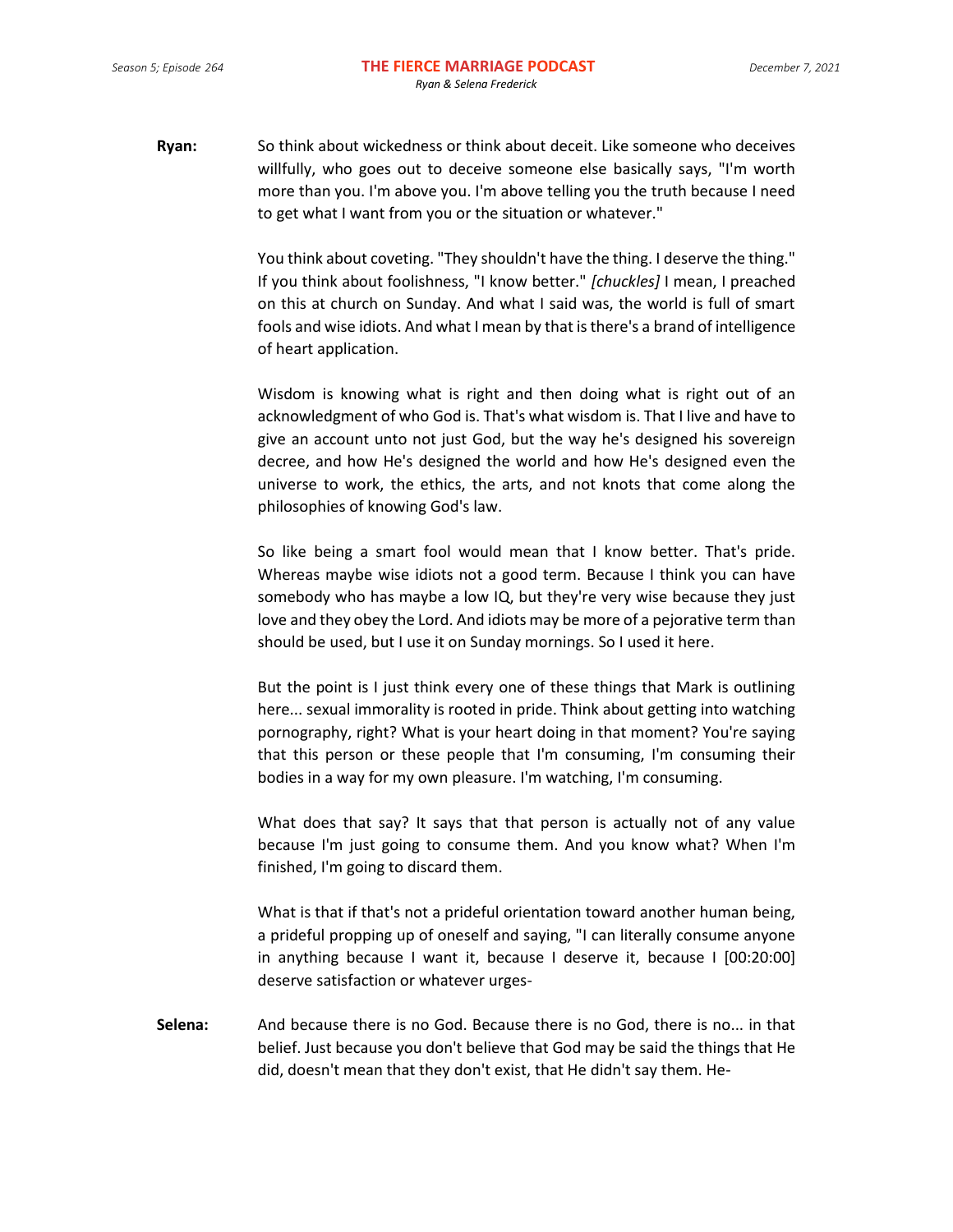- **Ryan:** I don't mean to interrupt you. But people live out the way of foolishness and then they wonder why they get-
- **Selena:** It doesn't work out. *[chuckles]*
- **Ryan:** ...the fruit of foolishness. We always say this in our household. We say play dumb games win-
- **Selena:** Dumb prizes.
- **Ryan:** Dumb prizes. But stupid games win stupid prizes. That's what happens.
- **Selena:** Play foolish games, you get foolish prizes.
- **Ryan:** Yeah. It's like you can't continue to just act like gravity's not real and jump off any cliff that you happen to see. You're going to fall to your death. And that's what we do from a moral-ethical standpoint, when we act as fools. And we do so because of pride.
- **Selena:** So you've touched a lot on what pride is, what it looks like. We want to just kind of give a few more examples. So we talked about how pride puffs up a person, kind of this "I deserve this" mentality, very much the entitlement causes ourselves to kind of be supreme. Others don't get it. I see all the variables. "Don't correct me, don't call me out, don't hold me accountable because I'm right. I see it. I know it. I am, you know, the higher being here."

Again, it dehumanizes our spouse. And it typically can come out and how we communicate with one another, how we interact, how we treat each other when it comes to... what are those? You know, priorities, our finances, intimacy, everything. It just kind of leaks out this puffing up of oneself.

And pride is also self-sovereign. If you're puffing yourself up, then you are believing that you are your own sovereign. And you're trying to make others see that as well. I answer to myself and no one else. I don't know if anybody would actually say that. Maybe some people do say that.

But again, how you act and how you communicate to one another is going to show what you believe about yourself and how you believe yourself to either be under God's authority or above it. Things like, you know, you wrote my intellect, my desires, my reasons, my emotions, they're all sovereign.

Basically using that as just a way to justify your sin and not learning to submit to the authority of God and how God instructs us to love one another, to give ourselves up for one another. What is giving ourselves up? By giving up an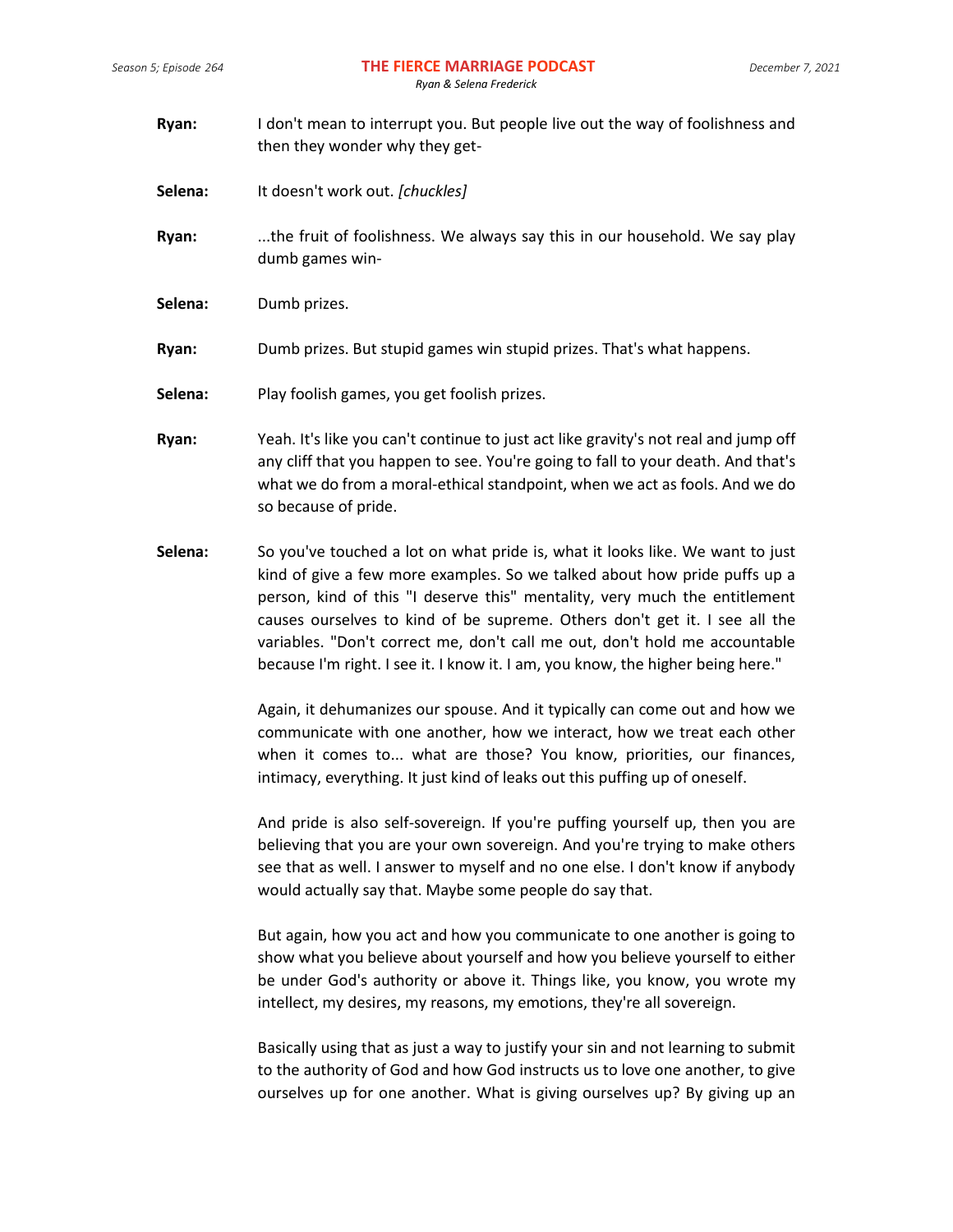emotional response that we think and rightfully should have towards them, because of the way they just spoke out and talked back to me and argued with me or, you know, undercut me or whatever.

Again, we see this laying down. But that can't happen if we're living and existing in this heart attitude of "I'm sovereign. I am God. God is not God. He is but He is not. I feel like what I feel and the things that I want are way more important."

So then we kind of work ourselves into this self-seeking, like a self-worship of, "Since I'm both supreme, then it's appropriate for me to want the things I want, to disregard how it affects others to like you said, just dispose of them and their feelings." And I think we see this I think at the ultimate level of things like infidelity and addictions, and the emotional affairs.

- **Ryan:** I want to draw a quick example out from our own lives. *[chuckles]*
- **Selena:** This is not in the notes. *[chuckles]*
- **Ryan:** Think of any time when I've been unloving towards you in my communication.
- **Selena:** Never! *[both chuckles]* Never.
- **Ryan:** Think of that one time-
- **Selena:** That one time. Okay.
- **Ryan:** ... that I was... *[laughs]* And it's kind of the caricatures of husbands and wives. The husband just always wants to fix it, or the husband is so logical or so like... and women, rationally speaking, you know, tend to be more emotionallydriven, feelings-driven. And some of that's beautiful and good. I'm not trying to say one's better than the other. I think they both need to work in complementary roles to one another.

But anytime that I've been unloving to you, it's because I have taken a posture of my way is the right way, and I just need to get you on board. And you could be. Husbands I'm talking to you. Or wives. You could be factually correct. You could be completely factually correct with what you're saying, but completely utterly wrong in how you're saying it.

Of course everyone knows that right now. If you're watching this or listening to this you know that. But when you're in the heat of a battle and you're entrenched in your arguments, I wouldn't then... the habit that I've had to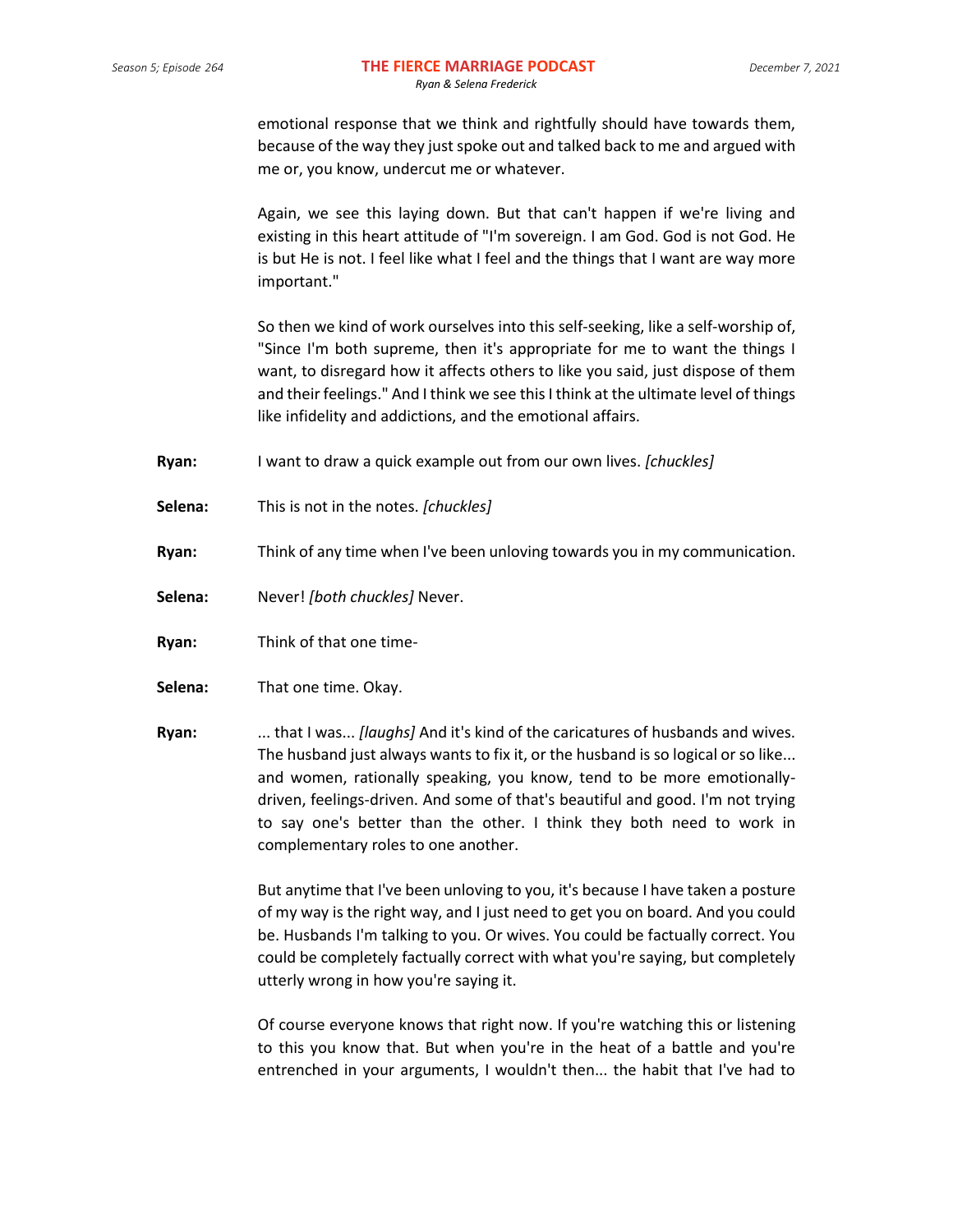break over the 17 years we've been married... It's 18 now. I think it's 18 years now.

- **Selena:** It's 18. It's fine.
- **Ryan:** The pattern I've had to break as a husband is [00:25:00] to notice when I can feel that welling up within me that kind of that self-righteous pride that says, "I'm right. I just need this." And just instead, by the power of the Holy Spirit, say, "How can I love her in this even though I could name a hundred reasons that I'm right factually, and I just need to set the record straight."

Instead, I can communicate to you in love and say, "I can see that you are hearing something, experiencing something that I need to be sympathetic to you and loving to you in this. Or instead, all this aside, am asking myself this: How can I love my wife well in that moment? Don't do that perfectly.

See the difference between pride and the humility that we're going to talk about later is this sense of I need to first and humbly before God. I'm going to answer to how I love my wife. I'm going to answer to God for that. I'm also going to answer to my wife because we're equal in our marriage of value, worth, and importance. We are both on the same plane here. She's my helper, yes, but in many ways I am serving her from underneath. And so that's a posture of humility. I don't have this perfected. I don't want it to sound like that. But that's what causes me to kind of break that pride.

**Selena:** I think there's a piece to it. I don't want to just say... and not to disqualify the Holy Spirit at all, because there's a piece of I need the Holy Spirit to empower me to be obedient to Christ, to God, to His word when it comes to loving my husband, submitting my own feelings and emotions that are not biblical or right in that moment.

> However, for me, I have found that a lot of my growth spiritually, I guess, comes down to a decision. And I think identifying that decision as being obedient or disobedient to God, knowing that the Holy Spirit empowers me to be obedient, despite how I feel.

> So I sometimes get really angry and heated about things occasionally in our marriage. And I started reading a book about... it's called I think dealing with this big problem or something. I can put it in the show notes or whatever. But it talks about just kind of the effects of anger on those around you. And I started looking at that, the Holy Spirit started convicting me, of course, in such good ways.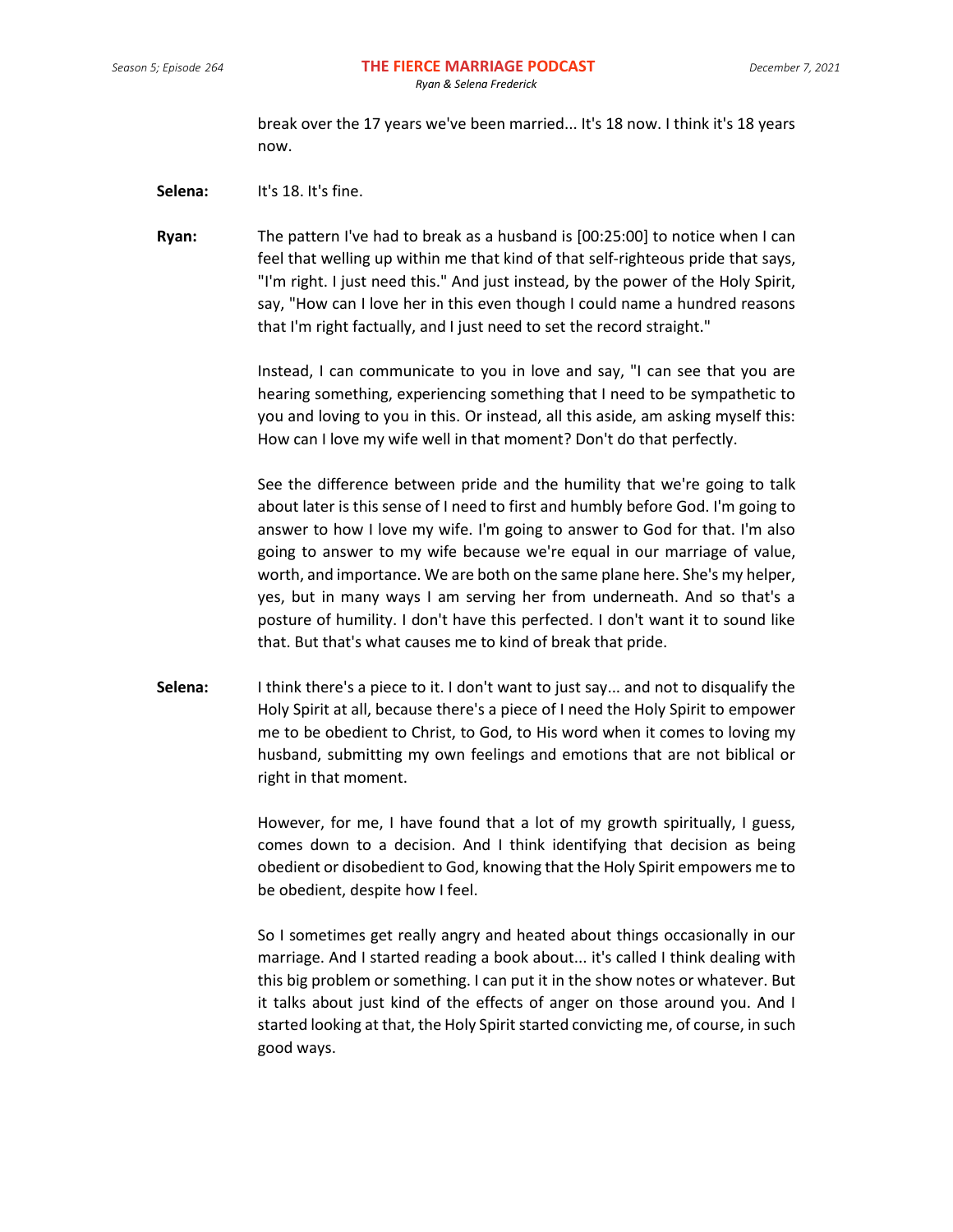And then it just came down to that, that moment of like, "I'm heated. These are things I want to say. This is how I want to act." However-

**Ryan:** Oh, oh.

**Selena:** ...the Holy Spirit has said, God's word said, if I love God, then I'm not going to act this way. But I really, really want to act this way. But if the fruit of the Spirit is at work in me, how can I not respond differently? I have to respond with gentleness and patience and kindness and love. Like I have to.

> Otherwise, I am denying Christ in my life. Which yes, we do when we sin, and God's grace covers us. But to willfully do that, over and over again causes me to question my own belief and the weight that I'm actually putting into who God says He is. Therefore, who am I? And how can I respond?

**Ryan:** There is, in calculus, what's called... in any sort of, I guess, mathematics, or statistics, there's what's called an inflection point. So if something is curving upward at a sharp curve, and if it's exponential is going to keep going and going to get more drastic? Well, the inflection point is the point at which that goes from being a concave curve. Or convex. However, you want to look at it. It changes now its orientation. So it goes from shooting upward even higher, and now it's tapering out over the top.

> So what you just described is that I know that these feelings are real in this moment. And in my flesh, this will escalate kind of until it's just going to die out on its own. But in the spirit, that's when I can say, There's this inflection point that says, No, I am not a slave to the flesh. I am instead a slave to Christ. And I'm empowered and indwelt by the Holy Spirit. And I need to make a decision as a mature Christian, as a mature disciple of Christ, as a mature husband, wife, mother, father, whatever.

> And you take that moment and you change the inflection point. So now, instead of just sloping upward, it's now sloping and tapering off. And you begin to actually see better health in that area.

- **Selena:** I just wanting to disenchant this, like, "Well, the Holy Spirit just takes me over and something happens." And it's like, well, no, that's not what I'm saying here.
- **Ryan:** Well, yes, but also no. *[both laughs]*

**Selena:** Yes.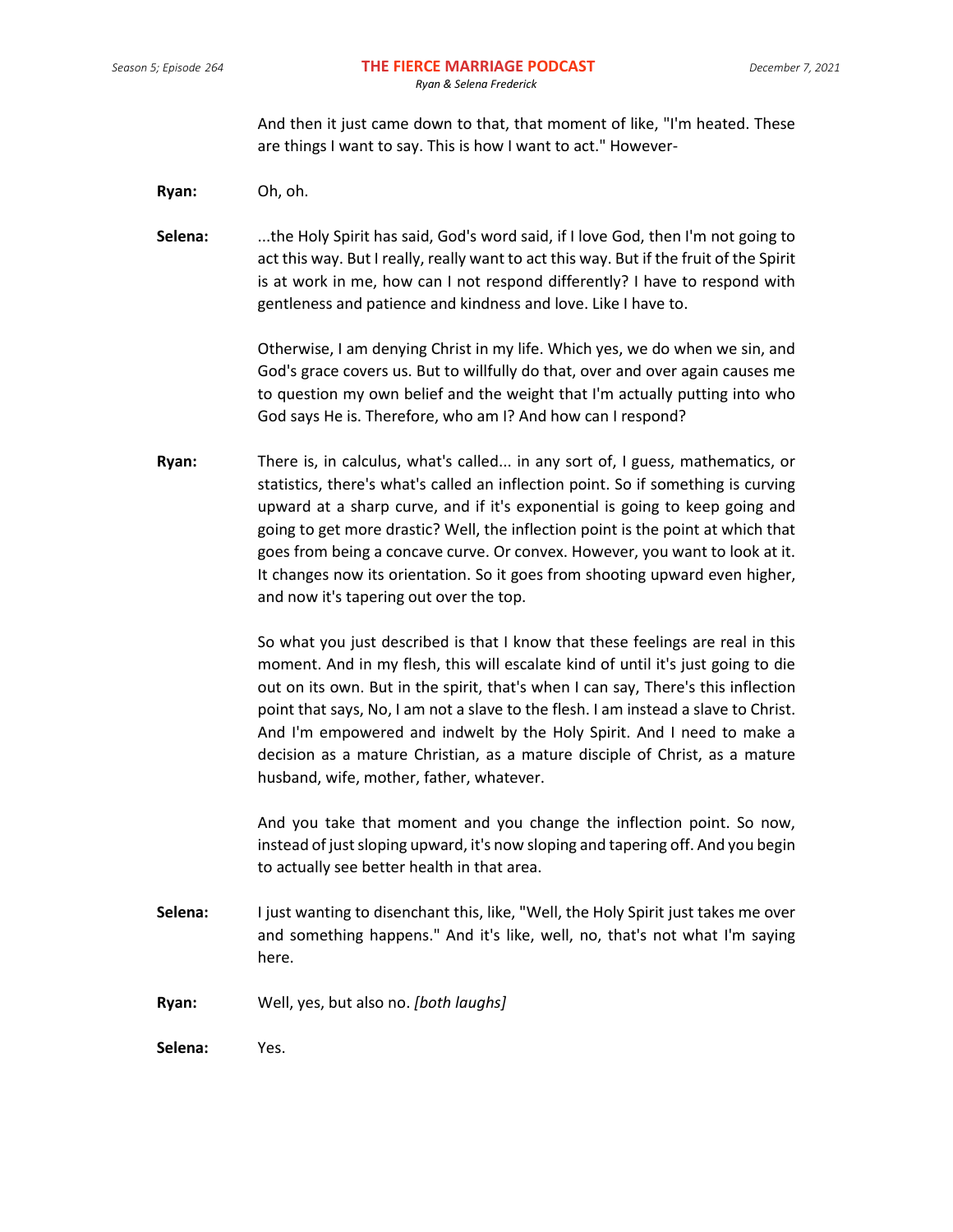- **Ryan:** I know what you mean. Good. So we've talked about pride puffs up, makes us think more highly of ourselves than we ought. It's self-sovereign. I mean, that makes us self-sovereign, that I answer to myself and myself alone-
- **Selena:** Dangerous.
- **Ryan:** ...and I just want to reiterate. We answer to God and we answer to one another. We are not islands unto ourselves. No matter what Western philosophy would have us believe,- [00:30:00]
- **Selena:** Marriage covenant.
- **Ryan:** ...I'm not self-actualized. I am part of a community and I'm one of God's children. I have to answer to Him. And then the final one is pride is selfseeking. It naturally leads to self-worship. This follows, right? Since I am both supreme and sovereign, it's appropriate for me to get what I want.
- **Selena:** And to seek only that.
- **Ryan:** Even if it means disregarding everything else, everyone else. So think of any time-
- **Selena:** The world says, "Get those things." And then you get them and you're like, "Why is everyone broken and hating me around me?" Well, what do you think? You've engaged in the pride, you bought the lie. You've said, "I'm the only one that matters?" Well, you can't say those things and live those things out and expect everyone to be on board with you. *[chuckles]*
- **Ryan:** Yeah. I was actually reading an article and I don't know how... It's probably just clickbait. *[both chuckles]* But I think it was like-
- **Selena:** Oh, no.
- **Ryan:** forty or like some vast majority of percentage of couple, like 60% of couples or 70% of couples report having financial infidelity within the last six months or something. This is very common, very whatever... And I'm just thinking, "Really? What?"

And then I was thinking, "What is financial infidelity?" As it turns out, it's things like making big purchases without telling your spouse or consulting with them first. Or having maybe money socked away somewhere that they don't know about that's just for you and for what you want to spend it on. Hidden bank accounts, hidden credit cards, financial infidelity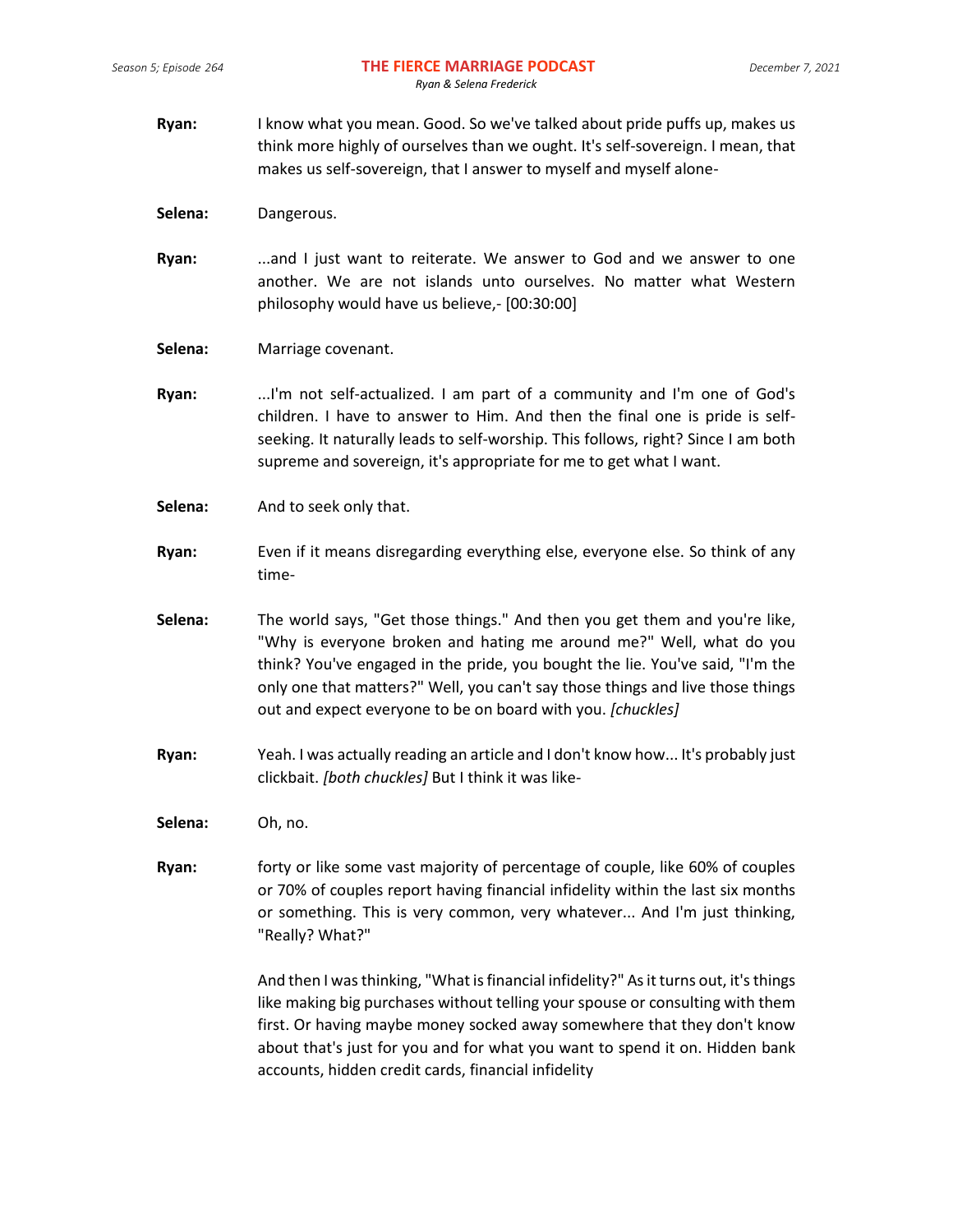- **Selena:** Those things are like symptoms of-
- **Ryan:** That's what I'm saying. We talked about if we are sovereign and we are supreme, then it follows that it's appropriate. It's not just okay, but it's appropriate, it's right, it's right for me to get what I have coming to me because I'm the king and I deserve it. And you're only holding me back from what I really deserve and what I really want. So, therefore, you don't deserve to know. In fact, it's none of your business. How dare you? Do you see how the script completely flips?
- Selena: It goes fast. It's a fast turn.
- **Ryan:** Pride ruins everything. It is the Toby of marriage. *[Selena laughs]* It is the Toby. It ruins everything, makes everything not fun. So how do we get out of this rut that we're in? What is our hope? What is our hope in this? Selena, bring us home? *[laughs]*
- **Selena:** Well, thankfully, we are not without hope. As you know, we have the gospel. We have the good news of the gospel. This is where we're talking about gospel-fueled humility. So is it Romans "while we were still sinners Christ died for us"? This is where we get to rightfully see ourselves.

In Genesis, Adam and Eve commune with God. They were in the presence of God all the time. Sin came, broke that relationship. And then Christ came many, many years later, obviously and he died, he restored, made us right, in right standing. Nothing that we deserve. While we were still sinning. We are still. While we're still sinners, he died for us. How anti-pride is that as far as humility, as far as...

I was really excited to talk about this part because... and maybe I'm going to get out of order here a little bit. But gospel-fueled humility versus just the unbeliever's version of humility.

- **Ryan:** Yeah, that's interesting.
- **Selena:** I think that the thing that makes it different is there's an eternal peace. And that would make anything different of the unbeliever versus a believer is this eternal peace of my confidence in my identity is in Christ. Therefore, who He is bears weight and determines who I am, and how I can then act towards my spouse. I don't have to be prideful. Because he's king, I don't have to.

And so this gospel-fueled humility is one that trusts and kind of lives with eternity in mind. So that there and then versus just the temporary here and now. I think an unbeliever might just think, "Well, I'll just be humble and let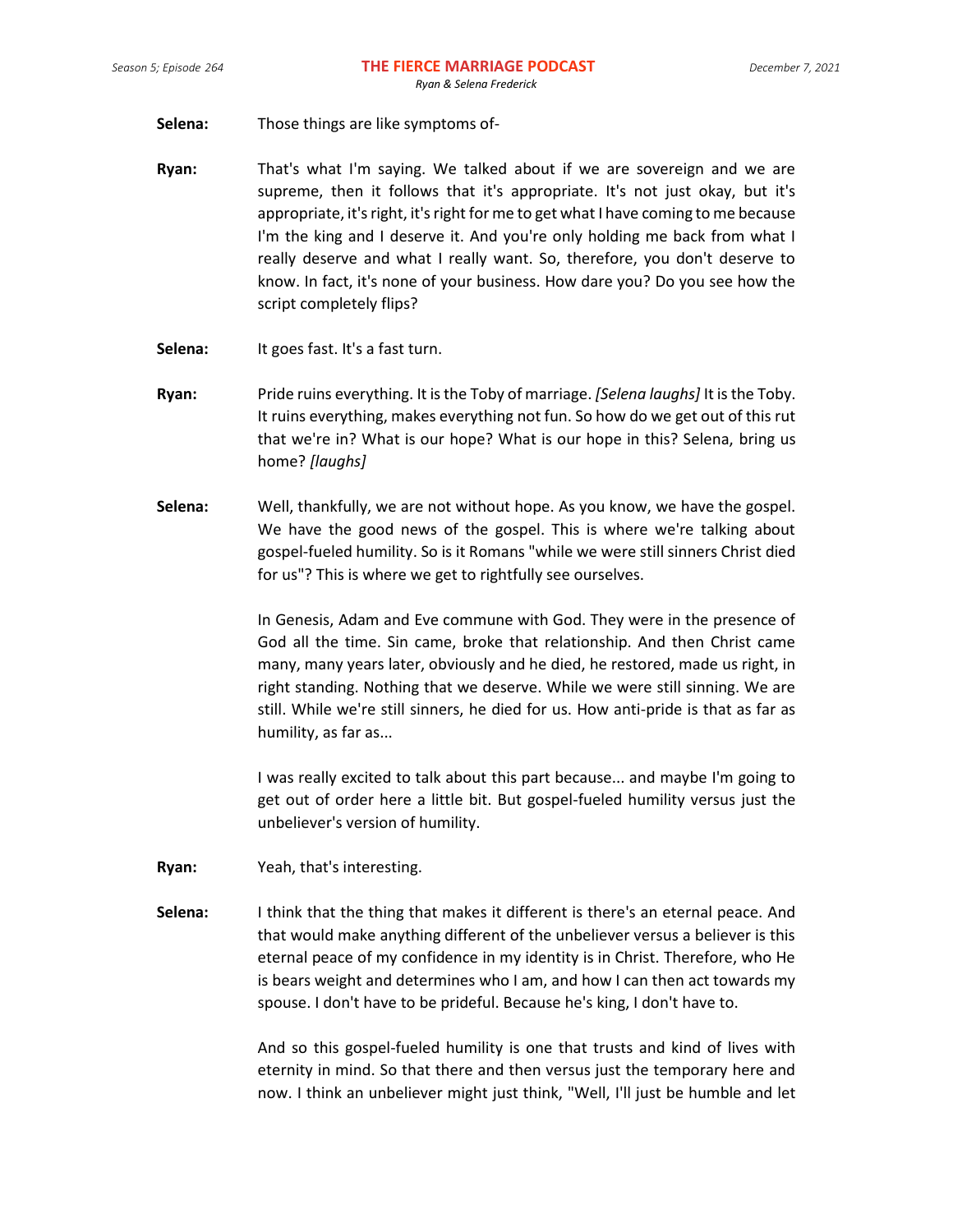them have this. That should make me feel good." And it just ends there of giving up-

**Ryan:** Interesting.

- **Selena:** It lands there. Okay, now I just move on to the next thing. Whereas this humility that is rooted in the Gospel understands it on many levels. I don't even think we fully understand the humility of Christ and how it fuels us.
- **Ryan:** I would argue that true humility is impossible outside of the gospel. And you probably would say the same thing.
- Selena: Probably.
- **Ryan:** Here's how I would position that or at least posture myself to make that argument. *[Selena chuckles]* Is that you think of anyone who's... you know, thinking of others. And in doing so, whether it's altruism, you know, helping others or just thinking of their spouse or just trying to be a better husband, or whatever.

At the end of the day, I'm doing that because it makes me feel better because it makes me feel more [00:35:00] like a better husband. I'm checking the right boxes. And whatever my worldview is because remember this is without the gospel-

- **Selena:** Sure.
- **Ryan:** ...whatever my worldview is I'm saying that I'm doing the things that I... according to my morality, I'm virtuous person. Look at me. Look at how good I am. You might not say that. Look at these poor people, they need someone to serve them soup or whatever at the soup kitchen. Look at how good I am. And I can hear them say thank you. And I can get that little tiny bit of glory a little glimpse.

And I think at the end of the day, humility outside of the gospel becomes just another manipulation tactic. Just another way for me to use someone to my end. So if I'm being loving to you outside of the internal, the welling up from within, that experience that I've had with Christ, His radical grace, He not only died for my sin, but He gave me His rights, He imputed on unto me His righteousness so that I might stand before a holy, just God blameless-

**Selena:** Goodness.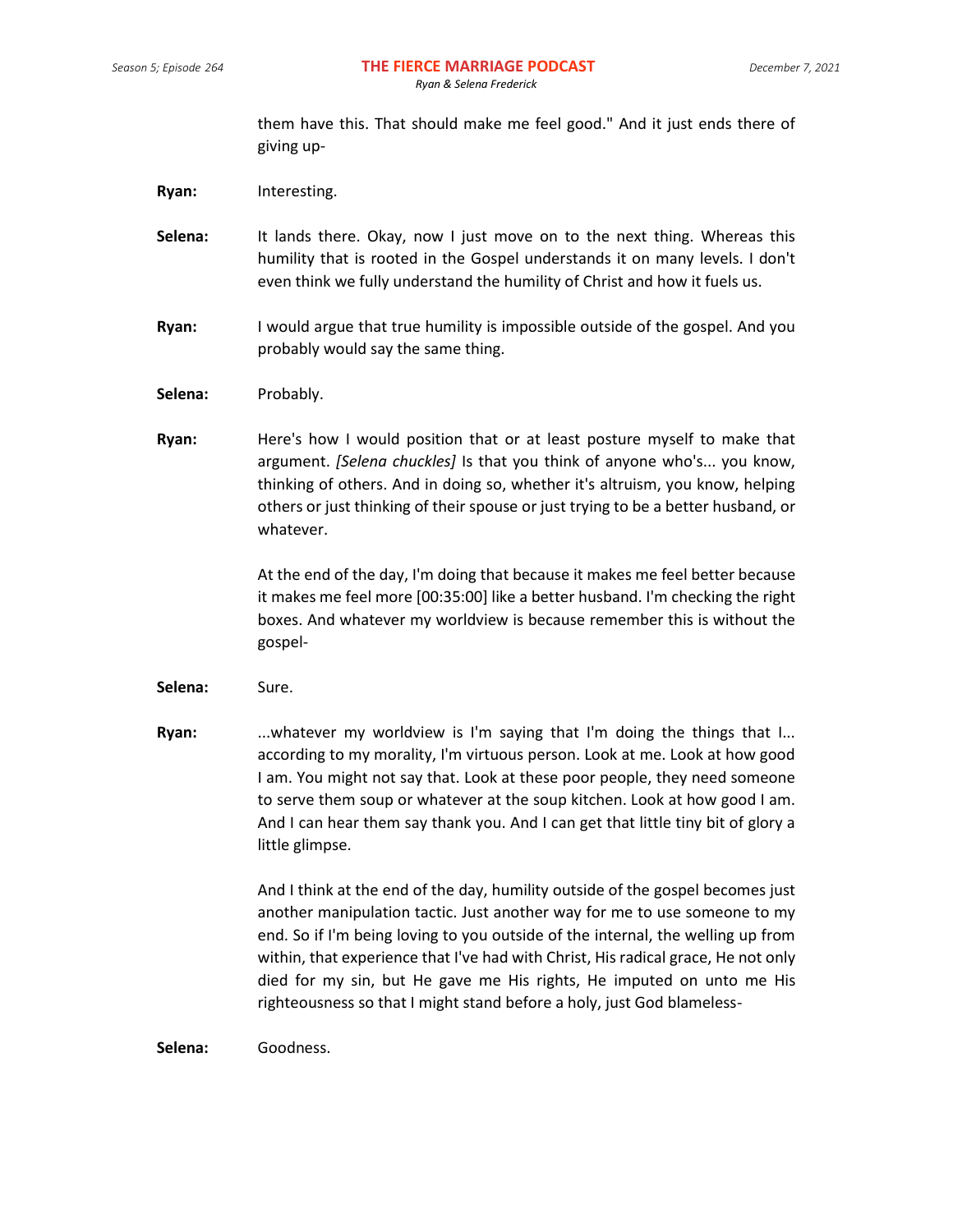- **Ryan:** ...that from the inside now says I have to love my wife file because I need to love God. Because what is the other op...?
- **Selena:** There's no other option.
- **Ryan:** There's no other option. What else am I to do as somebody who has experienced the saving grace of the eternal God? See, gospel-fueled humility always wells up from within. And notice it's not humiliation, I'm not just-
- **Selena:** A doormat.
- **Ryan:** I'm not just a doormat. I'm not just here now for anyone to use however they see fit. But instead, I am compelled now out of a sense of deep dignity, because of Christ, compelled now to love out of that. The story that always comes to mind, I don't have time for it, I'm sure I'll talk about it at some point in the near future, is Matthew 18, the parable of the unforgiving servant. That whole story of the guy... this is exactly what gospel-fueled humility is.

Remember this guy had a massive, insurmountable debt. In today's dollars, it's many, many millions of dollars. He goes to the king, king says, "Pay up." He says, "I have no money to pay." The king says, "All right, well, you're free to go. Your debt has been paid. Go, enjoy your freedom."

Now, the same guy who owed all that money then immediately went down the street to his neighbor who owed him basically the equivalent of like 20 bucks. Like, "Hey, give me my money." "I'm sorry, man. I don't have it. I can't pay you right now. Maybe just give me a few more days, I'll get the funds together." "Give me my money!" This is the guy that just had been forgiven millions and millions of dollars in debt. And now he's wringing the neck of somebody who owes him 20 bucks. And the king gets wind of this and says, "You wicked servant. You wicked, unforgiving servant, you now need to pay your debts."

So the humility that we have of being that servant, of being the one who has been forgiven now compels us to say, Of course, how can I hold your sin against you and God has not held my sin against me? Yes, you've maybe wronged me? Yes, as a husband or wife, I deserve better. I can say that objectively. But I also know that you're a sinner just like me. I also know that we're going to work together, and we're going to work through this and by God's grace, hand in hand. And I'm not going to stand over you throwing mud, so to speak, and I said, I'm going to get down with you. And I'm going to...

**Selena:** Well, it's this idea of like what you said in marriage. So the mutual respect. So no longer is one elevated above the other, lording it over the other, smashing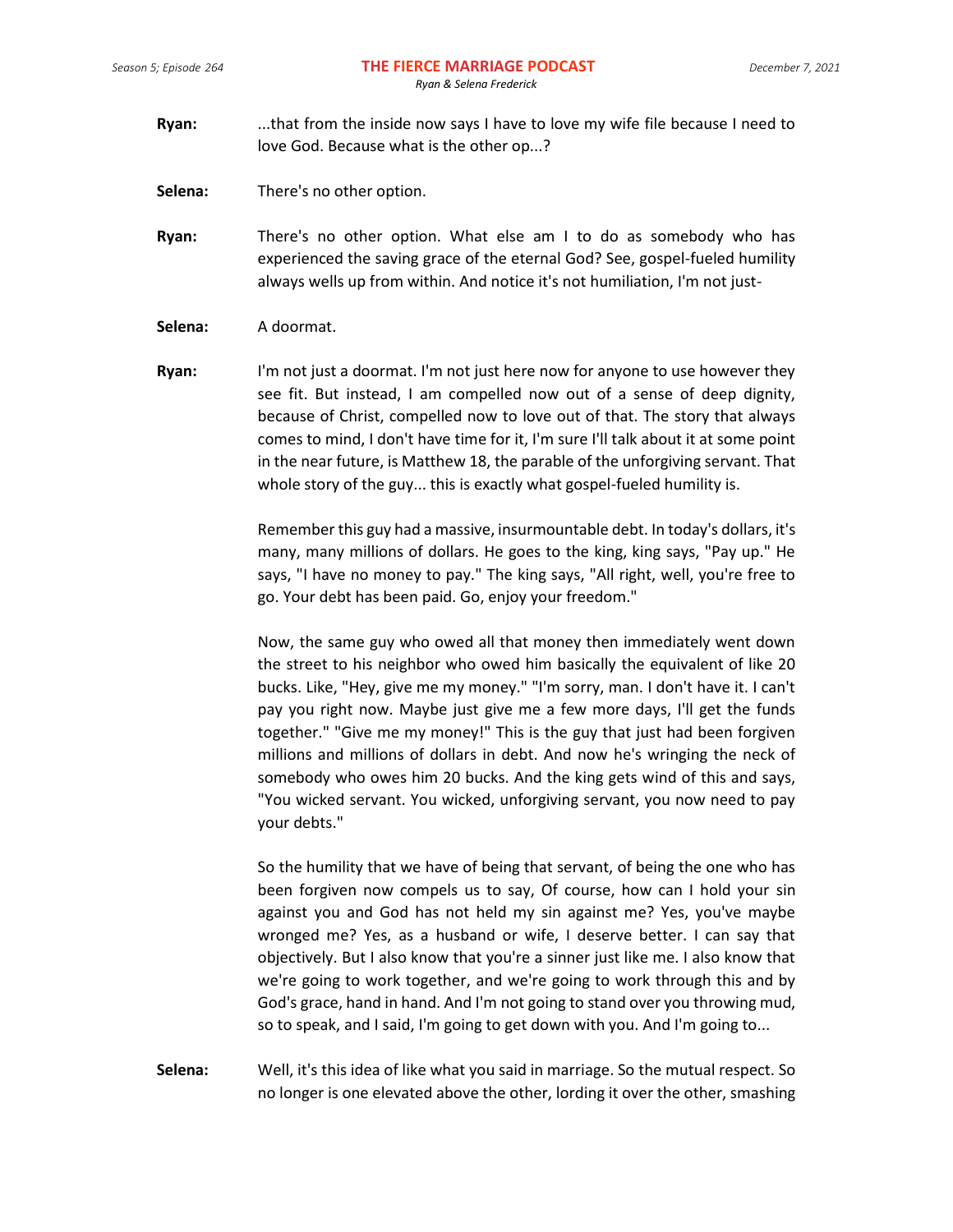the other. But we are in a mutual respect because we have a right understanding of who God is, and therefore who we are and who we get to be. So if we understand that we are both created in the image of God.

I mean, contrast that with the pride of being puffed up, right? So instead of this, we are both valued. The same blood that covers him covers me. There's no difference. So even though we are different as husband and wife, we are both equal in value worth, and importance—and you did talk about that—in God's eyes and in the marriage relationship. And so contrast that with the pride of being self-sovereign, right?

- **Ryan:** Yeah.
- **Selena:** So, now what I value, what I want, what I desire is no longer the end game. It's not even about what we desire together. It's about what does God desire for us in our marriage?
- **Ryan:** That's why I just love Paul's vision for marriage that he gives us in both Colossians and Ephesians. He says, "Husbands love your wives as Christ loved the church. Wives submit to your husbands as if unto the Lord."

He takes this biblical idea that we are both of equal value, worth, and importance and says, "By the way, you are underneath your Sovereign King who is Christ. Now husband's love. Come underneath your wife, and love her as a servant leader, just like Christ has loved the church. Die for her. Give your life for her. Sacrifice your desires for her. Do that daily." And then wife... what is it? [00:40:00] Submit. You go-

- **Selena:** What is it? *[chuckles]*
- **Ryan:** You are submitting in a way that's not just a doormat, but it's now out of this place of security of this place of feeling the love of God through Christ and through your husband is right ordering. Now there's this beautiful dance of mutual sacrifice, mutual generosity, mutual love that is just otherworldly.
- **Selena:** Right. And pride has no place in that. Has no place.
- **Ryan:** No place. Pride has no place in a godly marriage.
- **Selena:** So the Gospel fueled humility causes us to thrive because it naturally just begins that mutual respect. So no longer can I hold your imperfections and your shortcomings against you and your sin because God hasn't done that to me. God has not held my sin against me. So again, what is my response? What can my only response be, but forgiveness?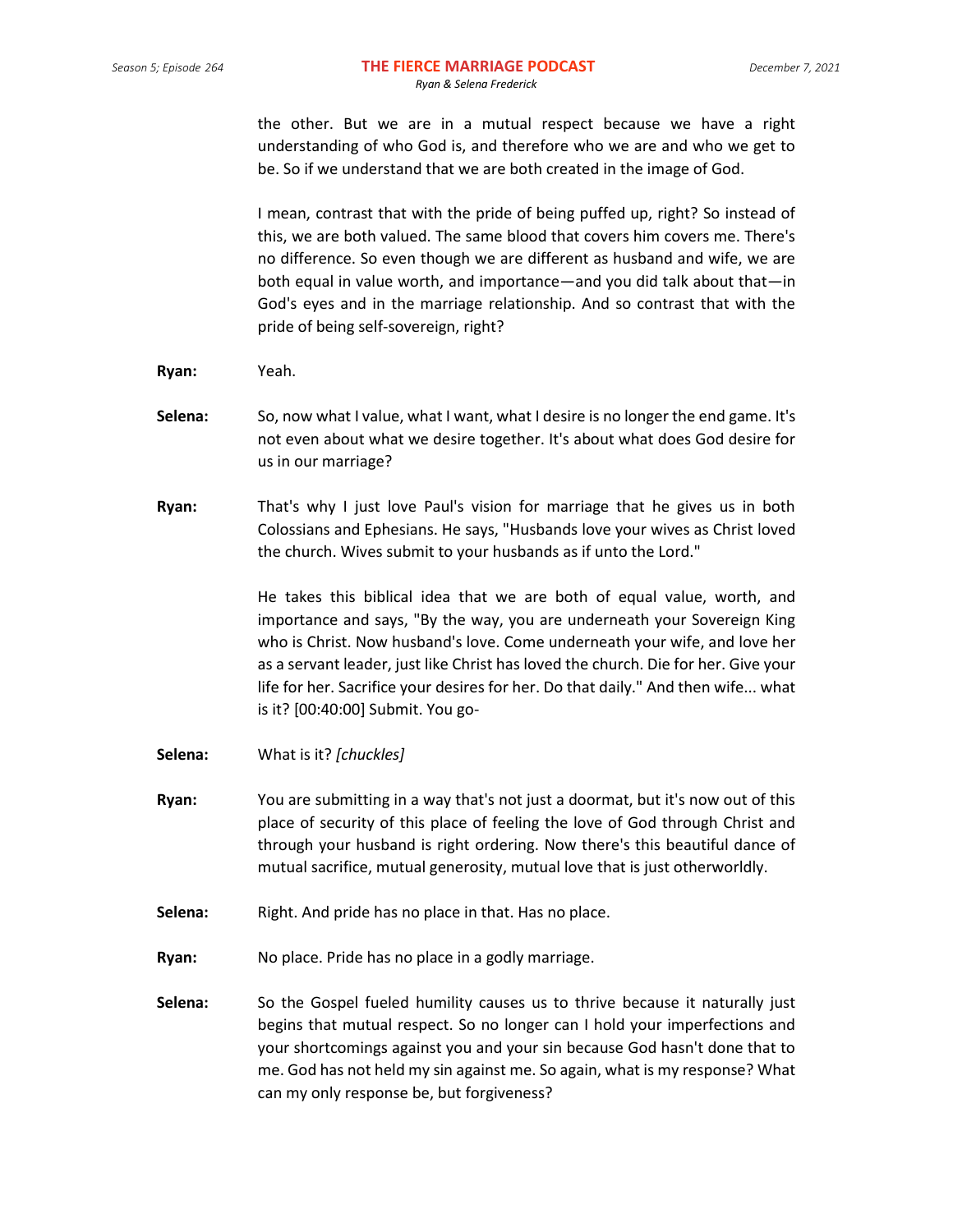And you might be sitting here wrestling with that: "How can I forgive? How can I move forward and pass this? I don't understand." And I would encourage you to pray, to lean into and seek the Lord through His Word, through prayer and communion with Him, through worship, and through your local community and your body of believers. And know God. Understand His love.

Because when we understand who He is, again, who He is and how He loved us, and how he didn't have to, only then can we allow this forgiveness to flow out and this humility to flow out and this grace to be extended.

**Ryan:** I love that you said "pray." Because I feel like if there is a silver bullet to be had, it's prayer in this area. In other words, aside from the gospel, aside from the indwelling of the Holy Spirit, prayer is something that we cannot do with a posture of pride. At least not honestly.

> And so if I contend that if you have a marriage that has a husband and a wife who are both constantly earnestly seeking the Lord in prayer and fighting for one another in prayer, they will have a very healthy marriage. Husband and wife both. Because it's possible for a wife to be a prayer warrior and a husband to be completely off the rails. We get those stories almost daily. The same is true for wives being off the rails and husbands contending. So it goes both ways.

- **Selena:** It does.
- **Ryan:** But we cannot pray with a posture of pride. We cannot. Because that very act itself is going to God saying, "I need you. I am not God, you are. Help me." I think that's the antidote if there is one to be had. And I think this is it. Pray.
- Selena: Pray.
- **Ryan:** Ask the Lord to imbue you with the confidence and the knowledge of being one who has been saved by Him. But now can live out that saving grace in a way that's tangible in your marriage.
- **Selena:** And pride will keep our hearts hardened towards the things of God. Again, denying His existence, denying His promises for us, denying His commandments for us and His call, His instruction. But humility rooted in the Gospel, it should keep our heart soft.

**Ryan:** Soft hearts.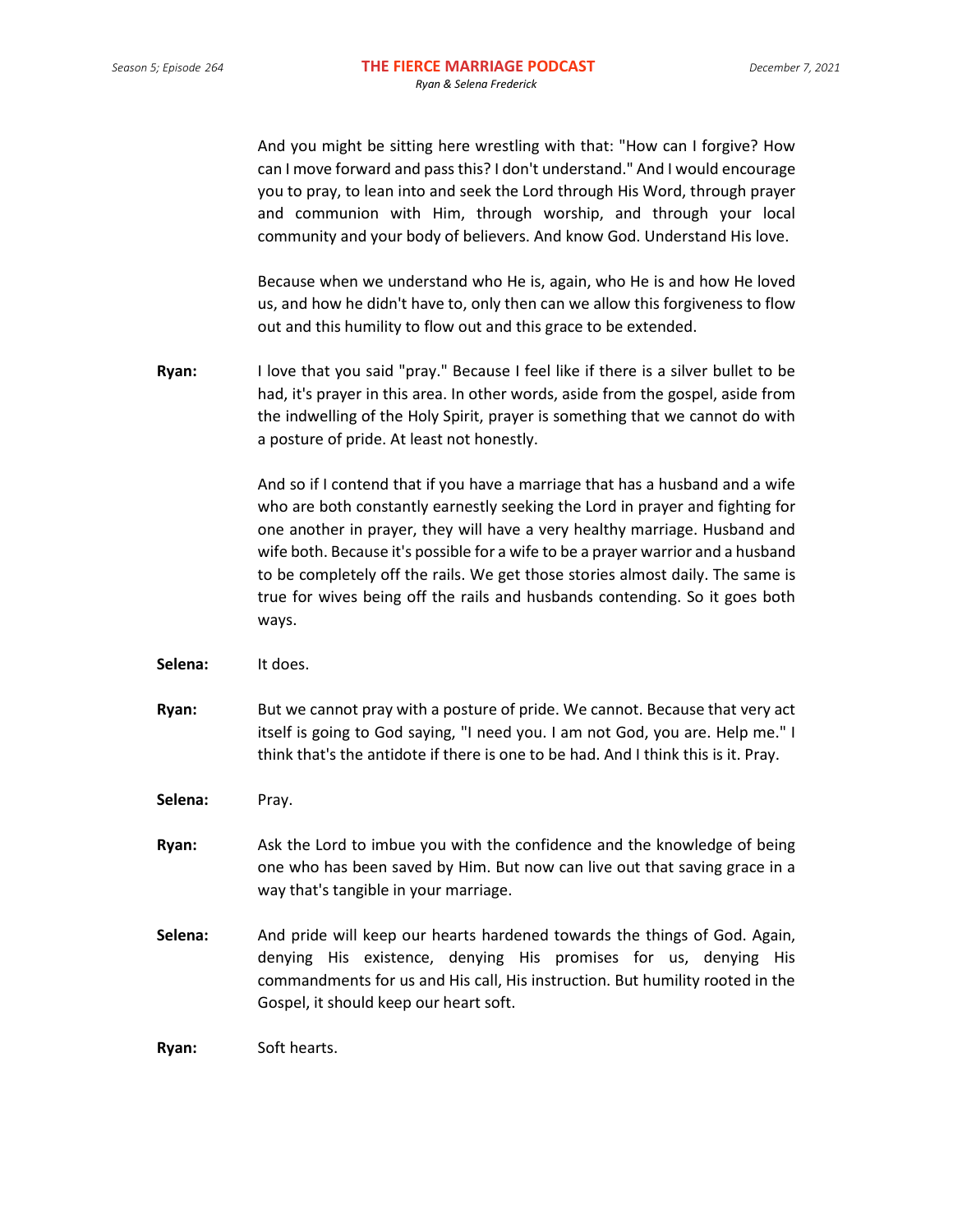**Selena:** Our soft hearts, that, again, are just that result of experiencing God. So I think our just kind of encouragement to you would just be prayer and asking, saying, "God help us to seek humility towards one another. Help our marriage should be marked by mutual respect. Help us have soft hearts, to remain transparent with each other new levels."

> And I think for a couple's conversation challenge, one would be, how can we embrace this idea of gospel-fueled humility in our marriage? And another, I mean, to contrast that might be to just first identify like, how is pride creeping in? How do we see pride creeping into our marriage and how we communicate or intimate life or our finances, our time, priorities, all of that? How do I see pride starting to creep in?

- **Ryan:** And you mentioned, but I want to make them really clear, at least five areas of your marriage that you can be asking yourself: is pride creeping in? Intimacy, finances, communication, conflict, priorities. Those five areas are always going to have-
- **Selena:** Like the pillars of the problems of marriage. *[both laughs]* Problem pillars.
- **Ryan:** So yeah, that's a good question to ask yourself. I think that's it for today.
- **Selena:** Yeah.
- **Ryan:** All right. Let's pray. Lord, we thank You for the gospel. Thank you for loving us and humbling yourself to death, even death on a cross so that we might know you. Now, Lord, we humble ourselves before you and ask you to rid us of pride with our hearts of pride, with our marriages of pride.

Lord, I pray for the husband or the wife that are hearing this or watching this. That you would be we're at work in their heart, softening their heart, ridding their hearts of pride, showing them ways to love humbly as a result of how they've been loved in You. And Lord, may they see positive change in their marriage. [00:45:00] For your glory, for their good. In Jesus' name. Amen.

**Selena:** Amen.

**Ryan:** All right. Thank you for joining us for this episode of the Fierce Marriage podcast, Fierce Marriage show. *[both laughs]* Maybe we will start calling it show now.

**Selena:** This show.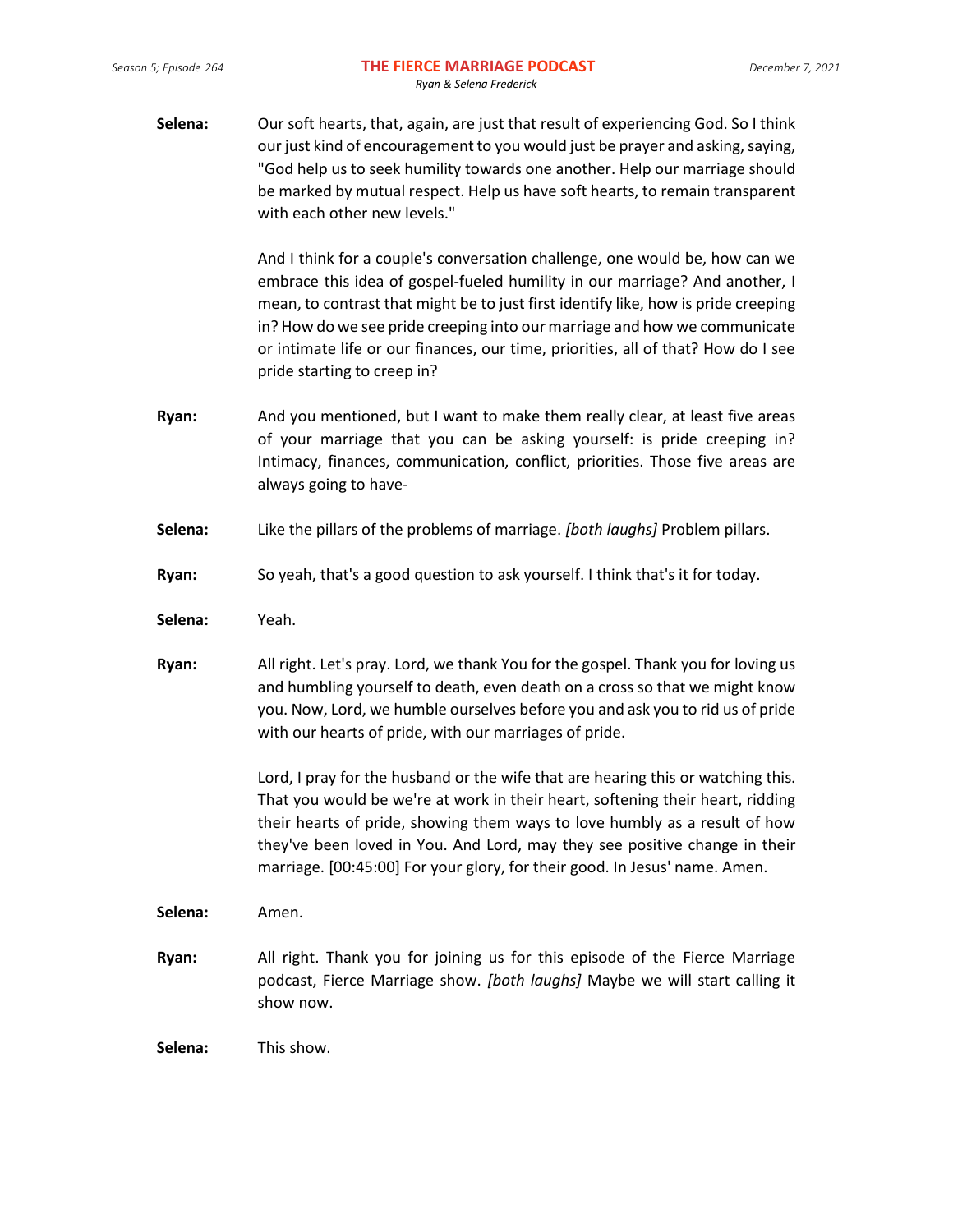**Ryan:** Welcome to this show. Anyway. So thanks for joining us. And we will see you again in seven days. Until then—

Selena: Stay fierce.